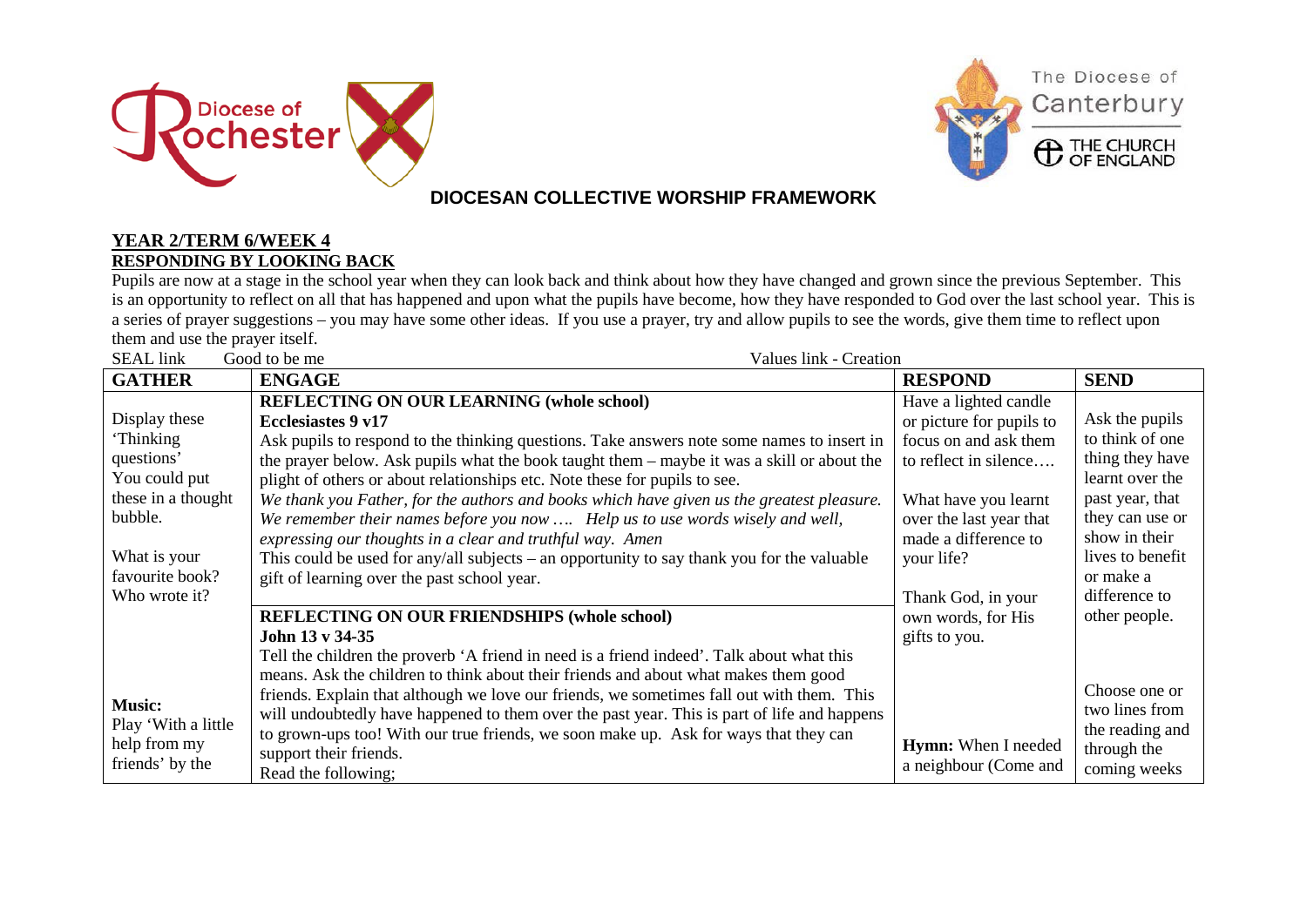



# The Diocese of Canterbury

**C** THE CHURCH

### **DIOCESAN COLLECTIVE WORSHIP FRAMEWORK**

| Beatles or         | I can see them standing all alone, at the bus stop, in the playground.                     | Praise 1)               | make sure that  |
|--------------------|--------------------------------------------------------------------------------------------|-------------------------|-----------------|
| something similar  | They have no friends – and a bit of me is sorry, and a bit of me is very glad that it's    |                         | you focus on    |
| as the children    |                                                                                            |                         |                 |
|                    | not me! Thank you for my many friends but help me,                                         |                         | them to support |
| enter.             | O God, to care for all who are lonely and to share your love with everyone. Amen           | <b>Reading:</b>         | your friends.   |
|                    | REFLECTING UPON OUR PART IN GOD'S WORLD (whole school)                                     | Ask the children to     |                 |
|                    | Genesis 1 v 31                                                                             |                         | How will you    |
|                    | Remind the children that so far this week, we have looked at the gifts God has             | think about friendship  | give thanks for |
| Show a picture of  | given us and thought about the gift of friendship. Today, we are going to think            | as they listen to this  | God's world?    |
| a beautiful Sunset | about the wonderful world that we are a part of. Play 'What a wonderful world'             | reading. Display it for |                 |
| or a Mountain or   | Louis Armstrong What A Wonderful World - YouTube beware, there will be an advert           | the children to see:    | How will you    |
| something that     |                                                                                            | When I need you, will   | protect God's   |
| will inspire Awe   | before the clip, so set up before the pupils arrive and skip the ad!                       | you be there?           | world?          |
| and Wonder.        | After the clip, ask the pupils to imagine themselves somewhere in God's world –            | When I'm in trouble,    |                 |
|                    | maybe in their favourite place, on a desert island, on top of a mountain etc. Ask for      | will you help?          |                 |
|                    | responses about how it feels. What would it be like if those places were spoilt and        | When I'm sad, will you  |                 |
|                    | we didn't have them anymore?                                                               | make me laugh?          |                 |
|                    | Ask pupils to focus on the picture that was displayed as they came in whilst the prayer is | When I really need you, |                 |
|                    | read.                                                                                      | will you care?          |                 |
|                    | O holy and loving Father, you have created for us a wonderful world                        | When I cry, will you    |                 |
|                    | Please forgive us when we cause harm to your creation and teach us                         | turn away?              | <b>Sending</b>  |
|                    | how to love and cherish everything that has life, that our world                           | When I make a           | <b>Prayer:</b>  |
|                    | may remain a place of beauty and boundless glory, now and for ever. Amen                   | mistake, will you       | God, this is    |
|                    | The focus here is upon the responsibility which we have for the environment – have we      | laugh?                  | your world,     |
|                    |                                                                                            | When other people       | You made us,    |
|                    | always been careful with this over the past year?                                          | tease me, will you join | You love us:    |
|                    | <b>LOOKING AT THE LITTLE THINGS (class or key stage)</b>                                   | in?                     | Teach us how    |
|                    | <b>Luke 12 v 7</b>                                                                         |                         | to live in the  |
|                    | Begin with this prayer today:                                                              | When I really need you, | world that you  |
|                    | Dear God, I bring to you all the little things on earth: A feather, a daisy, a marble, a   | will you care?          |                 |